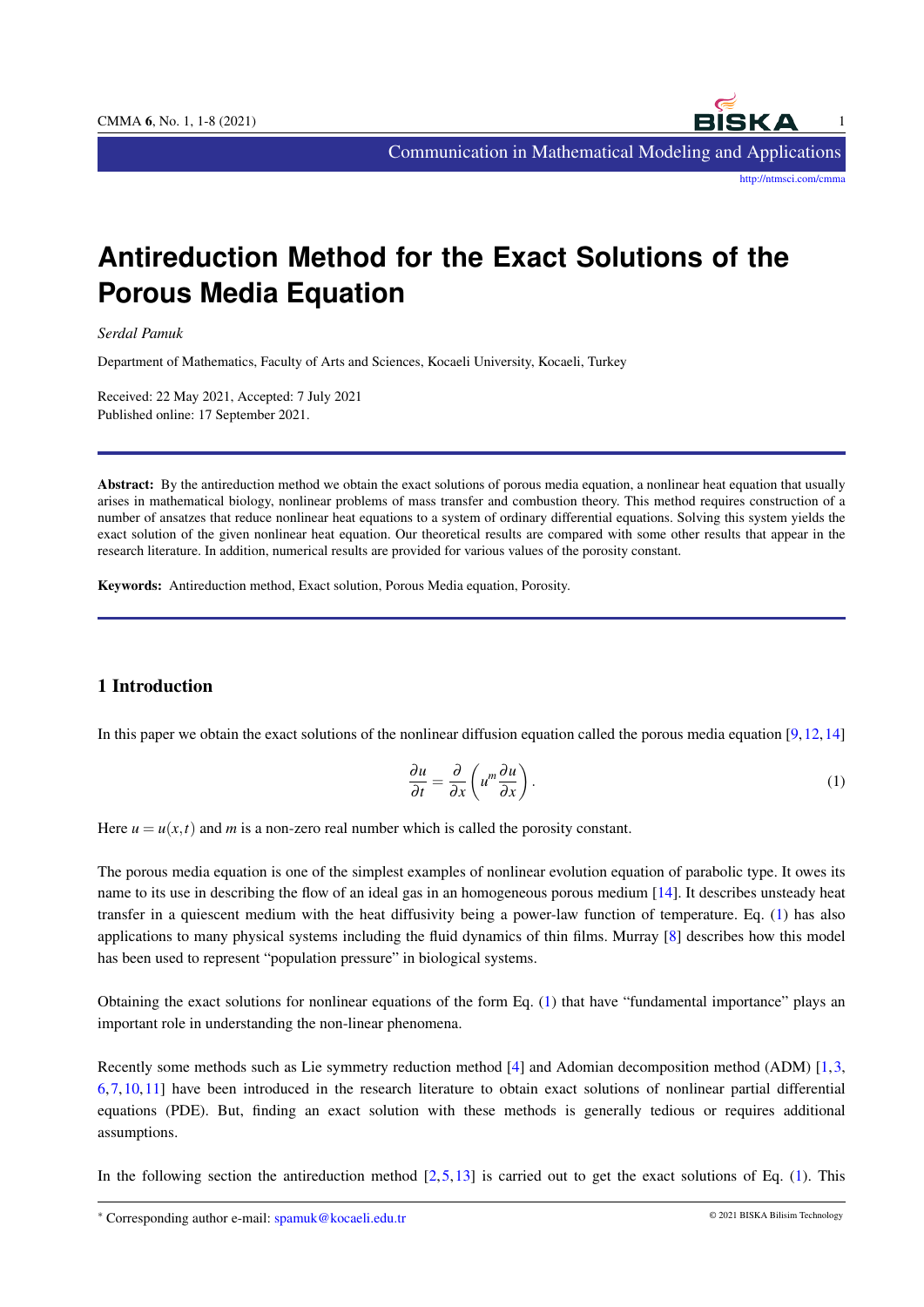

method requires construction of a number of ansatzes that reduce Eq. [\(1\)](#page-0-0) to a system of ordinary differential equations (ODE). By solving this system, one obtains the exact solution to it.

## 2 The Antireduction Method

The antireduction of Eq.  $(1)$  is carried out by means of ansatz

<span id="page-1-0"></span>
$$
f(t, x, u, \phi_1(v), \phi_2(v), ..., \phi_n(v)) = 0,
$$
\n(2)

where  $v = v(t, x, u)$  is a new independent variable and f is an arbitrary function. Ansatz given by Eq. [\(2\)](#page-1-0) reduces Eq. [\(1\)](#page-0-0) to a system of ODE for the unknown functions  $\phi_i(v)$ ,  $i = 1, 2, ..., n$ .

#### *2.1 Approximation by Two-term Ansatz*

In this subsection we look for a non-zero solution of Eq.  $(1)$  in the form of

$$
u^{m} = \phi_1(t) + \phi_2(t)x,
$$
 (3)

where  $\phi_1(t)$  and  $\phi_2(t)$  are to be determined. The partial derivatives of *u* with respect to *t* and *x* are computed as follows

$$
u_t = \frac{\phi_1'(t) + \phi_2'(t)x}{mu^{m-1}}, \quad u_x = \frac{\phi_2(t)}{mu^{m-1}},
$$
\n(4)

respectively. Writing these derivatives in Eq. [\(1\)](#page-0-0) we get

$$
\frac{\phi_1' + \phi_2' x}{m u^{m-1}} = \left(u^m \frac{\phi_2}{m u^{m-1}}\right)_x = \frac{1}{m} (u \phi_2)_x = \frac{1}{m^2} \frac{\phi_2^2}{u^{m-1}}.
$$

Multiplying both sides by *mum*−<sup>1</sup> and equating coefficients of each power of *x* on both sides, we obtain the following system of ODE's

$$
\phi_1' = \frac{1}{m}\phi_2^2, \quad \phi_2' = 0,\tag{5}
$$

whose general solution are

<span id="page-1-1"></span>
$$
\phi_1 = \frac{1}{m}c_2^2 t + c_1, \quad \phi_2 = c_2.
$$
\n(6)

Here  $c_1$  and  $c_2$  are some arbitrary constants. Therefore, the desired non-zero exact solution of Eq. [\(1\)](#page-0-0) is

$$
u(x,t) = \left(\frac{1}{m}c_2^2t + c_1 + c_2x\right)^{1/m}.\tag{7}
$$

#### *2.2 Approximation by Three-term Ansatz*

Here we seek a non-zero solution of Eq.  $(1)$  in the form of

$$
u^m = \phi_1(t) + \phi_2(t)x + \phi_3(t)x^2,
$$
\n(8)

<sup>© 2021</sup> BISKA Bilisim Technology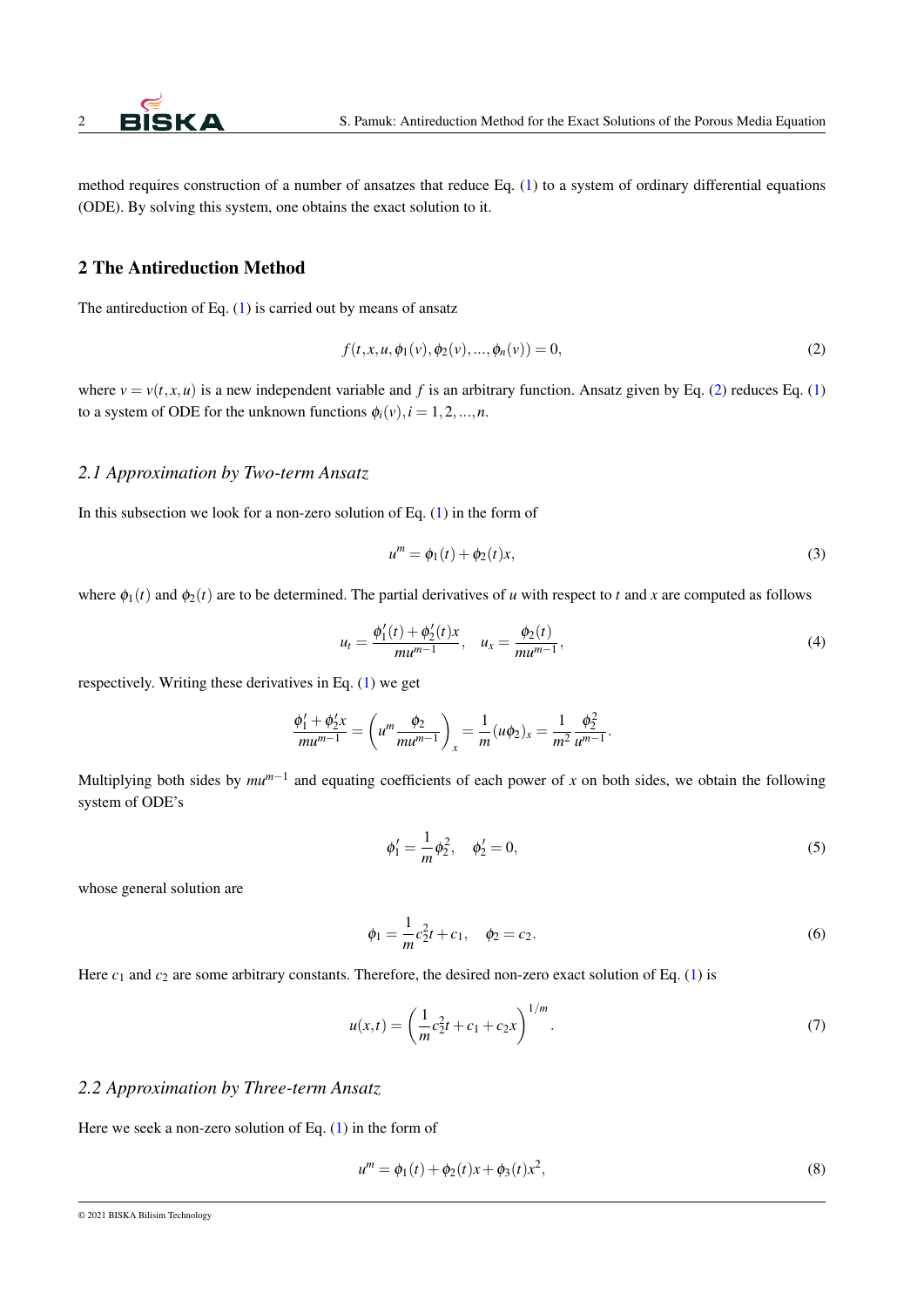where  $\phi_1(t), \phi_2(t)$  and  $\phi_3(t)$  are unknown functions. If we compute the partial derivatives of *u* with respect to *t* and *x*, respectively, we obtain

$$
u_t = \frac{\phi_1'(t) + \phi_2'(t)x + \phi_3'(t)x^2}{mu^{m-1}}, \ u_x = \frac{\phi_2(t) + 2\phi_3(t)x}{mu^{m-1}}.
$$
\n(9)

Plugging these derivatives in Eq. [\(1\)](#page-0-0) one obtains

$$
\frac{\phi_1' + \phi_2' x + \phi_3' x^2}{mu^{m-1}} = \left(u^m \frac{\phi_2 + 2\phi_3 x}{mu^{m-1}}\right)_x = \frac{1}{m} (u(\phi_2 + 2\phi_3 x))_x = \frac{u_x(\phi_2 + 2\phi_3 x) + 2\phi_3 u}{m}.
$$

If we multiply both sides by *mum*−<sup>1</sup> we get

$$
\phi_1' + \phi_2' x + \phi_3' x^2 = u^{m-1} u_x (\phi_2 + 2 \phi_3 x) + 2u^m \phi_3 = \frac{1}{m} (\phi_2 + 2 \phi_3 x)^2 + 2(\phi_1 + \phi_2 x + \phi_3 x^2) \phi_3.
$$

Equating coefficients of each power of *x* on both sides, one obtains the following non-linear system of ODE's

<span id="page-2-0"></span>
$$
\phi_1' = \frac{1}{m}\phi_2^2 + 2\phi_1\phi_3,\n\phi_2' = (2 + \frac{4}{m})\phi_2\phi_3,\n\phi_3' = (2 + \frac{4}{m})\phi_3^2.
$$
\n(10)

If  $m \neq -2$ , the general solution of the last differential equation of the system [\(10\)](#page-2-0) is easy to obtain

$$
\phi_3 = -\frac{1}{c_3 + (2 + \frac{4}{m})t}.
$$

Writing this  $\phi_3$  in the second differential equation of the system [\(10\)](#page-2-0) and solving it yields

<span id="page-2-1"></span>
$$
\phi_2 = \frac{c_2}{c_3 + (2 + \frac{4}{m})t}.
$$

Finally, putting these  $\phi_2$  and  $\phi_3$  in the first differential equation of the system [\(10\)](#page-2-0) and solving it we obtain

$$
\phi_1 = \frac{c_1}{\left(c_3 + (2 + \frac{4}{m})t\right)^{\frac{2m}{2m+4}}} - \frac{c_2^2}{4\left(c_3 + (2 + \frac{4}{m})t\right)}.
$$

Here we have assumed that  $c_1$ ,  $c_2$  and  $c_3$  are some arbitrary constants. Hence, the non-zero exact solution of Eq. [\(1\)](#page-0-0) that we look for is

$$
u(x,t) = \left[ \frac{c_1}{(c_3 + (2 + \frac{4}{m})t)^{\frac{2m}{2m+4}}} + \frac{4c_2x - 4x^2 - c_2^2}{4\left(c_3 + (2 + \frac{4}{m})t\right)} \right]^{1/m}.
$$
 (11)

Also, if  $m = -2$ , solving the system [\(10\)](#page-2-0) gives the exact solution of Eq. [\(1\)](#page-0-0) as follows

<span id="page-2-2"></span>
$$
u(x,t) = \left[\frac{c_2^2}{4c_3} + c_1e^{2c_3t} + c_2x + c_3x^2\right]^{-1/2},\tag{12}
$$

which is obtained in [\[12\]](#page-7-1) as a functional seperable solution.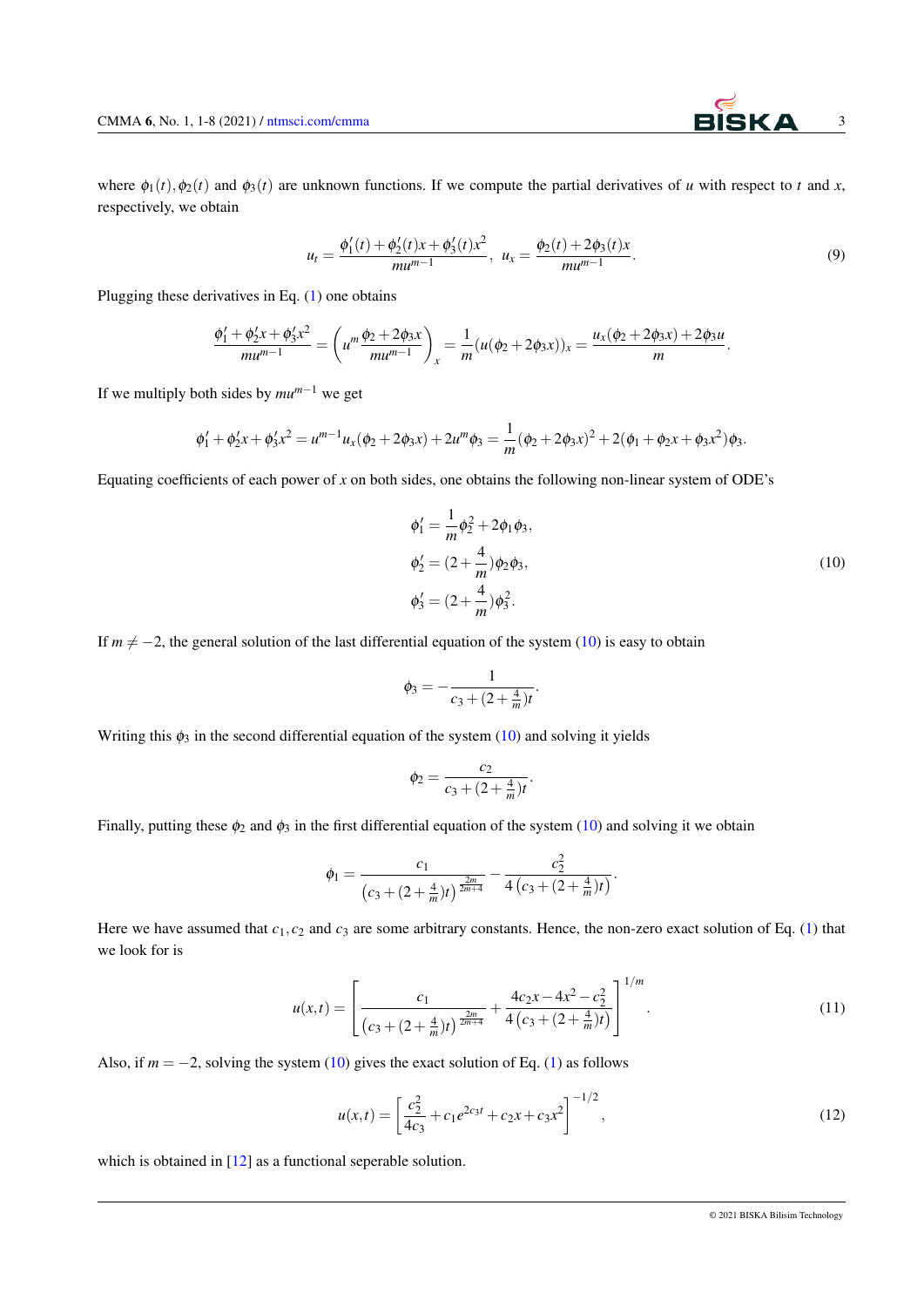

#### 3 Applications

Example 1. We solve the following initial value problem(IVP)

$$
\frac{\partial u}{\partial t} = \frac{\partial}{\partial x} \left( u \frac{\partial u}{\partial x} \right), \ u(x,0) = u_0(x) = x. \tag{13}
$$

By letting  $c_1 = 0$  and  $c_2 = 1$  in Eq. [\(7\)](#page-1-1) we readily get the two-term exact solution of this (IVP)

$$
u(x,t) = t + x,
$$

which is exactly the same as what we obtained in [\[9\]](#page-7-0) by ADM.

Example 2. We now find the three-term exact solution of the following initial value problem(IVP)

$$
\frac{\partial u}{\partial t} = \frac{\partial}{\partial x} \left( u \frac{\partial u}{\partial x} \right), \ u(x,0) = u_0(x) = x - x^2/8. \tag{14}
$$

To do this, we let  $c_1 = 4$ ,  $c_2 = c_3 = 8$  in Eq. [\(11\)](#page-2-1) and get the solution

$$
u(x,t) = \frac{4}{(8+6t)^{1/3}} - \frac{16}{8+6t} + \frac{8}{8+6t}x - \frac{1}{8+6t}x^{2}.
$$

In Fig. 1 we compare these two solutions for  $0 \le x \le 0.3$  and  $0 \le t \le 0.05$ . For these values of *x* and *t*, the two-term and the three-term solutions seem close to each other.

Example 3. In this example we find the two-term solution of the IVP

$$
\frac{\partial u}{\partial t} = \frac{\partial}{\partial x} \left( \frac{1}{u} \frac{\partial u}{\partial x} \right), \ u(x,0) = u_0(x) = \frac{1}{x}, \tag{15}
$$

by plugging  $c_1 = 0$  and  $c_2 = 1$  in Eq. [\(7\)](#page-1-1). And, the solution becomes

$$
u(x,t) = \frac{1}{x-t},
$$

which is exactly the same solution obtained in [\[9\]](#page-7-0) by ADM.

Example 4. Here we obtain the three-term solution of the IVP

$$
\frac{\partial u}{\partial t} = \frac{\partial}{\partial x} \left( \frac{1}{u} \frac{\partial u}{\partial x} \right), \ u(x,0) = u_0(x) = \frac{1}{0.001 + x + 0.002x^2}.
$$
 (16)

We do this by letting  $c_1 = \frac{124999}{500000}$  and  $c_2 = c_3 = -500$  in Eq. [\(11\)](#page-2-1) and get the solution

$$
u(x,t) = \left[\frac{-124999(500+2t)}{500000} + \frac{62500+500x+x^2}{500+2t}\right]^{-1}.
$$

For numerical purposes, these two solutions are compared for  $0.15 \le x \le 0.3$  and  $0 \le t \le 0.14$  in Fig. 2. It seems that the two-term and the three-term solutions get close to each other for these choices of *x* and *t*.

<sup>© 2021</sup> BISKA Bilisim Technology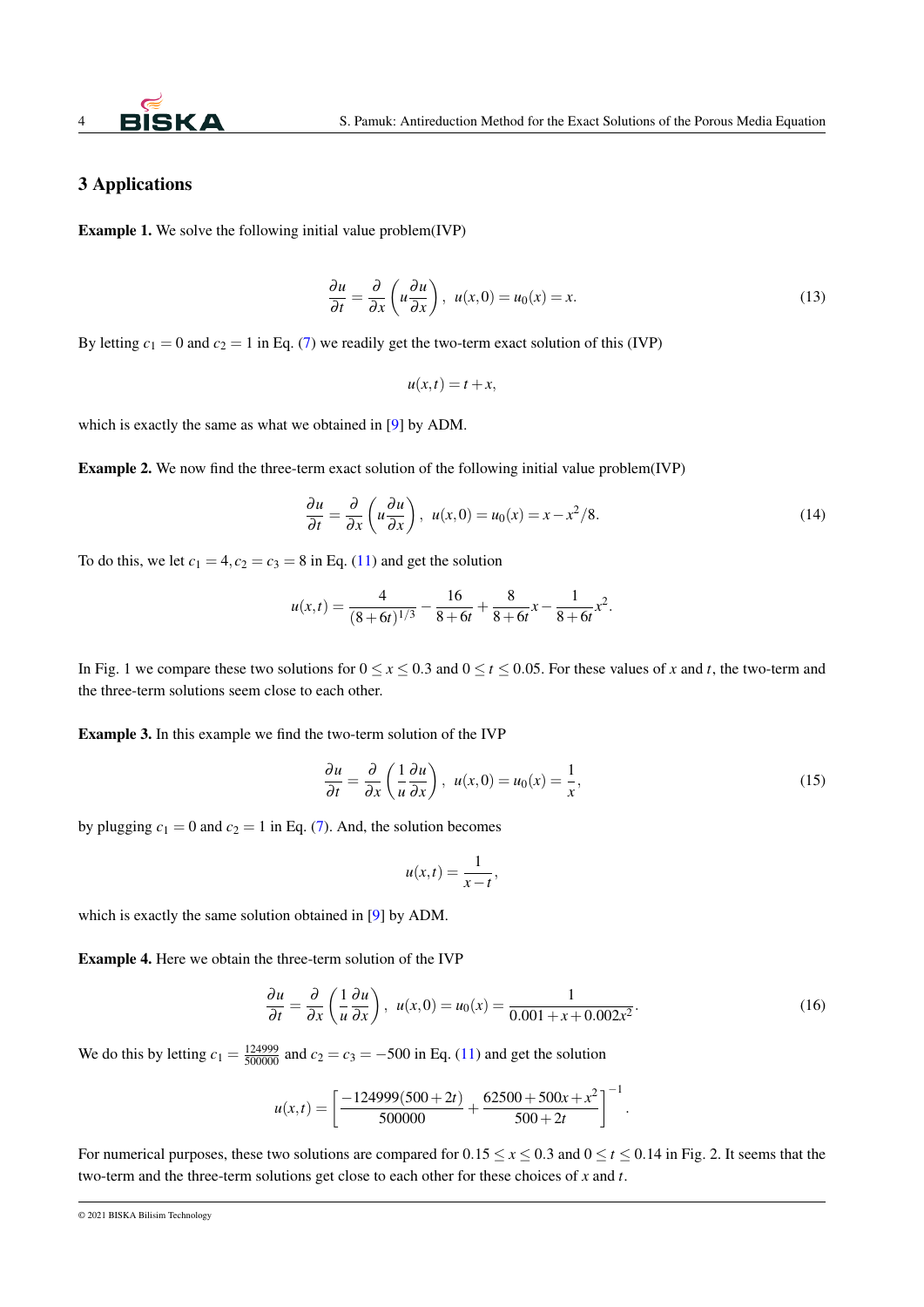



Fig. 1: Comparison of the two-term and the three-term solutions to Eq. [\(1\)](#page-0-0) with  $m = 1$ .

Example 5. In this example we study the IVP

$$
\frac{\partial u}{\partial t} = \frac{\partial}{\partial x} \left( \frac{1}{u^2} \frac{\partial u}{\partial x} \right), \ u(x,0) = u_0(x) = x^{-1/2}.
$$
 (17)

If we take  $c_1 = 0$  and  $c_2 = 1$  in Eq. [\(7\)](#page-1-1), we get the two-term solution

$$
u(x,t) = (x - \frac{t}{2})^{-1/2}
$$

Example 6. In this example we study the IVP

$$
\frac{\partial u}{\partial t} = \frac{\partial}{\partial x} \left( \frac{1}{u^2} \frac{\partial u}{\partial x} \right), \ u(x,0) = u_0(x) = \left( \frac{93}{3140} + x + 3.14x^2 \right)^{-1/2}.
$$
 (18)

.

© 2021 BISKA Bilisim Technology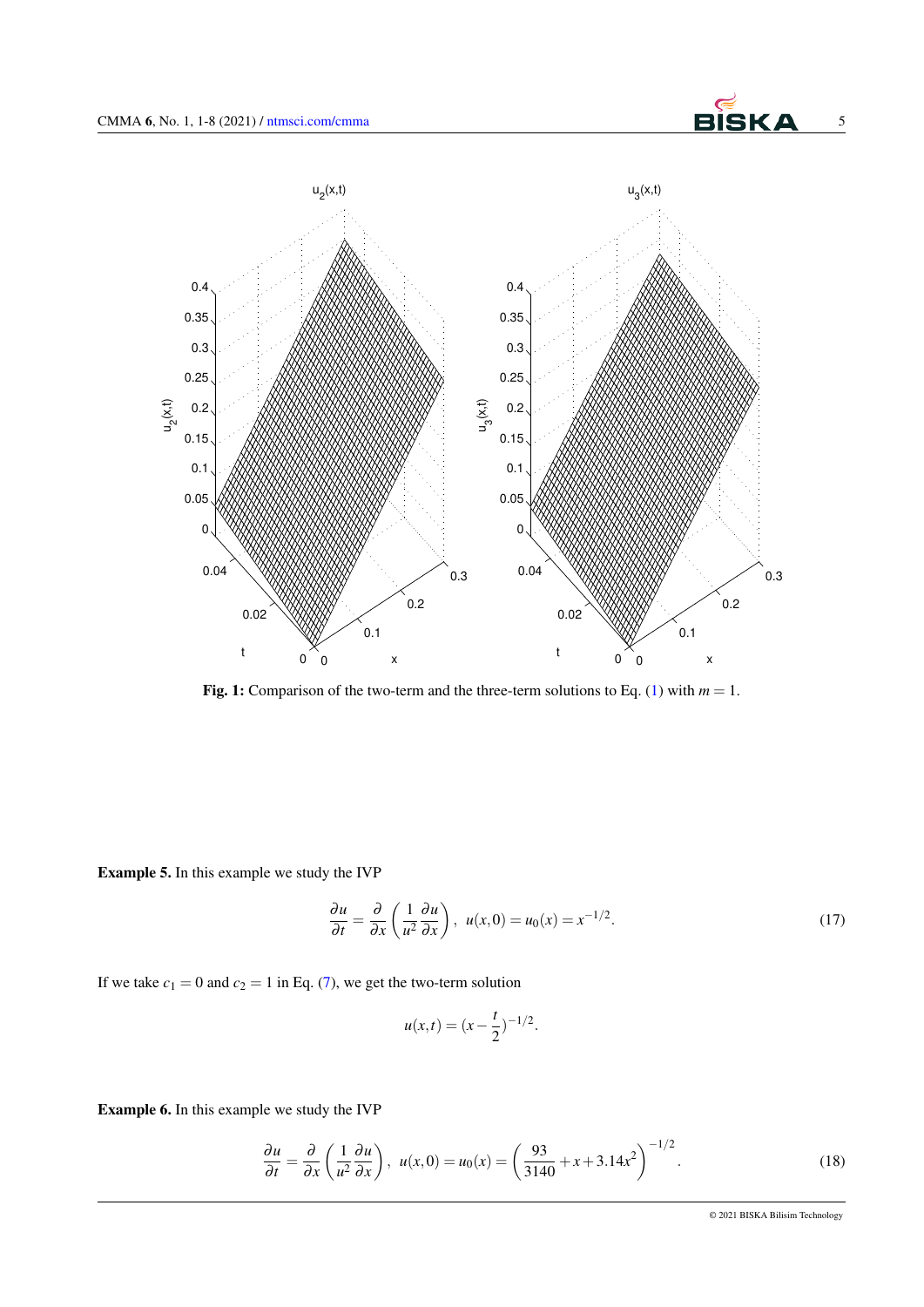

Fig. 2: Comparison of the two-term and the three-term solutions to Eq. [\(1\)](#page-0-0) with  $m = -1$ .

If we take  $c_1 = -0.05$ ,  $c_2 = 1$  and  $c_3 = 3.14$  in Eq. [\(12\)](#page-2-2), we get the three-term solution

$$
u(x,t) = \left(\frac{25}{314} - \frac{1}{20}e^{6.28t} + x + 3.14x^2\right)^{-1/2}.
$$

As a numerical comparison of the two-term and the three-term solutions, we provide Fig. 3 for  $0.15 \le x \le 0.3$  and  $0 \le t \le 0.28$ . It is clear that the two pictures look almost identical.

Notice that the initial conditions (IC) in Example 1 and Example 2 were chosen close to each other for the *x* and *t* values from which the comparison made between the two solutions. The reason we made this is to see how the two-term and the three-term solutions get close to each other for these IC. Similar choices were made for IC in Examples 3-4 and in Examples 5-6, as well.

## 4 Conclusion

In this work we have obtained the two-term and the three-term exact solutions of the porous media equation by the antireduction method. Then, we have compared these solutions numerically and seen that they get close to each other for some specific values of *x* and *t* in the domain of *u*.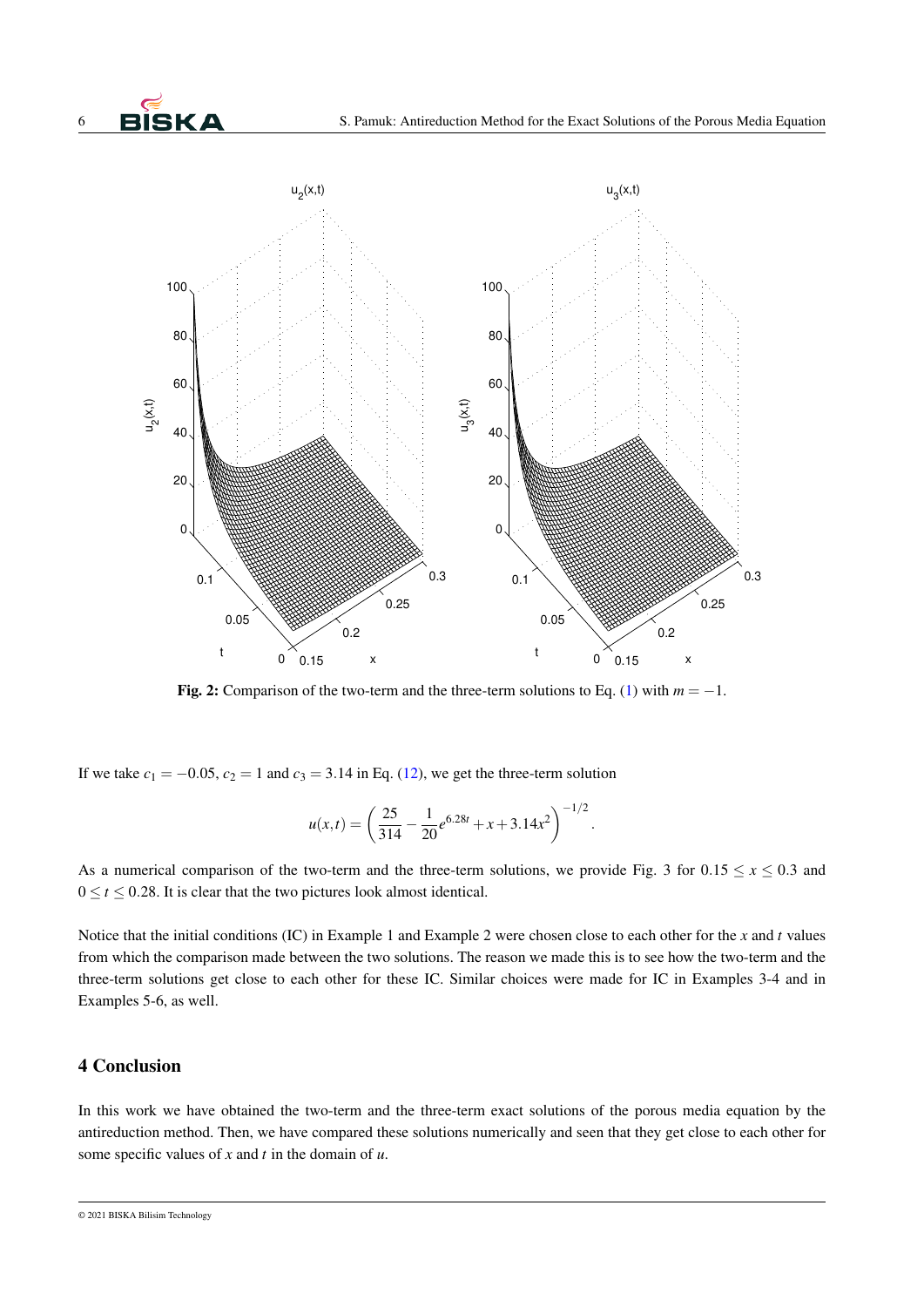

Fig. 3: Comparison of the two-term and the three-term solutions to Eq. [\(1\)](#page-0-0) with  $m = -2$ 

This method provides an easy computation of exact solutions for nonlinear problems compared to other methods. For example, Lie symmetry reduction method is known as the most effective and universal method used in obtaining the exact solutions of nonlinear PDE. But there exist very important equations that admit poor Lie symmetries [\[13\]](#page-7-13). Also, in ADM one has to compute the Adomian Polynomials, which are kind of tedious. This method also avoids linearization of the PDE and physically unrealistic assumptions.

As it is known the porous media equation appears in the description of different natural phenomena, and its theory and properties depart strongly from the heat equation,  $u_t = \Delta u$ , its most famous relative. Hence, both the pure and the applied mathematicians will get benefit of our results.

One, of course, may add a nonlinear function of *u* to the right hand side of Eq. [\(1\)](#page-0-0) for a "nice" inhomogenous nonlinear problem, which may be solved by this method. Some solutions to such an inhomogenous problem by other methods may be found in  $[12]$ .

# Competing interests

The authors declare that they have no competing interests.